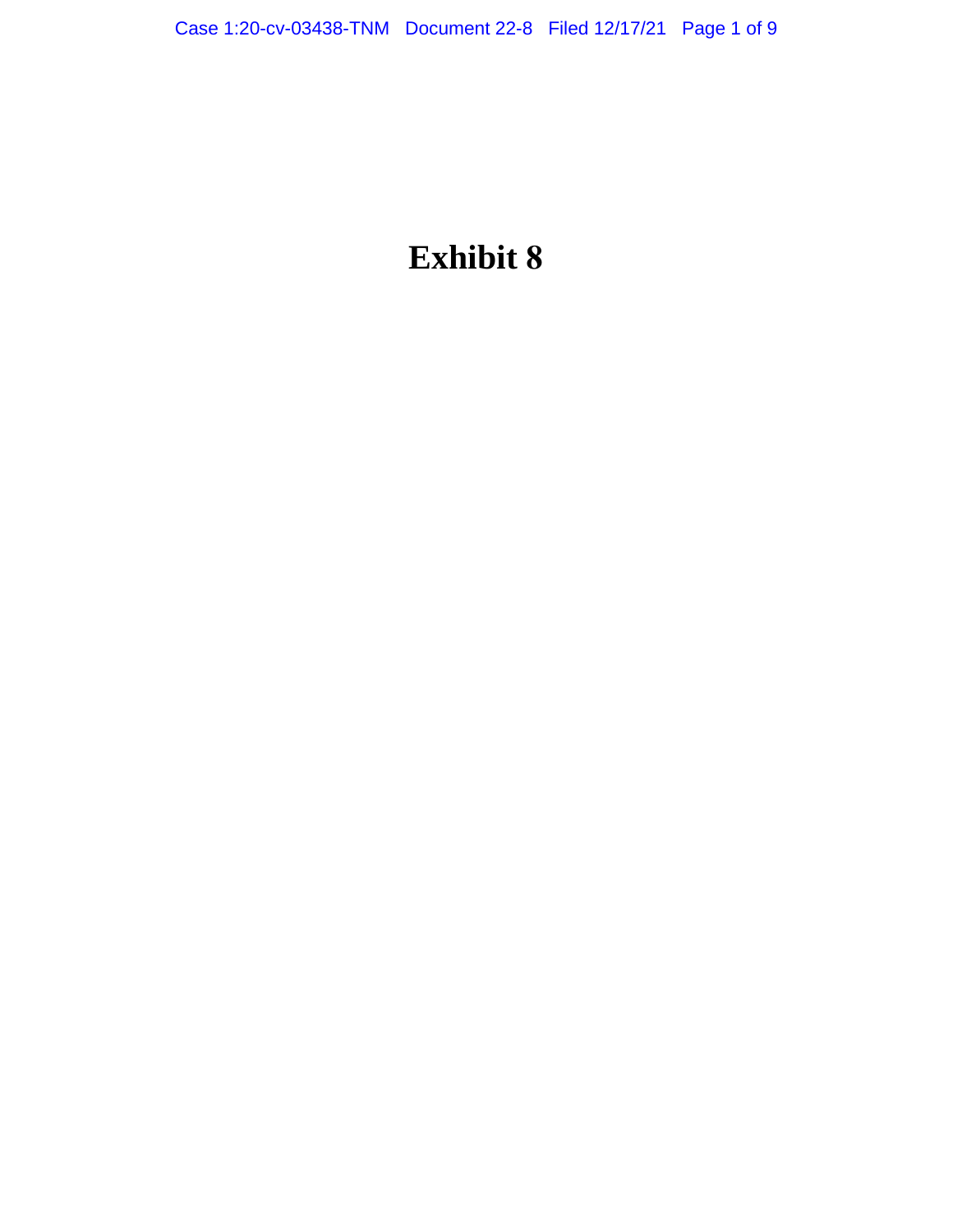## **DECLARATION OF STEVE KROPPER**

Pursuant to 28 U.S.C. § 1746, I hereby declare as follows:

1. My name is Steve Kropper, and for over a decade I have been co-chair of the Massachusetts Coalition for Immigration Reform (MCIR). I was born in Needham, Massachusetts to parents with forebears who came to the U.S. between 1649 and 1893. I reside in the Boston suburbs, but have lived in Washington, D.C., Madison, Wisconsin, Ithaca and Canton, New York, as well as abroad in Scotland and Ireland. I have lived in the Boston area for a total of 50 years.

2. I hold an MBA from Cornell University and a BA from Boston University. I was in the first class of Clean Energy Fellows in the New England Clean Energy Council. Since 1979, my professional life has focused on three sectors: cleantech (energy conservation and renewables); telecommunications and wireless communication, and big data (residential real estate information). I am an entrepreneur principally responsible for raising capital, guiding product strategy, building teams, and growing new business ventures.

3. Since 1972, I have been an active member of the Sierra Club, the Wilderness Society, the Appalachian Mountain Club, the Green Mountain Club, and many other environmental organizations. I serve on the Board of the Charles River Conservancy and have previously been chair of the Lexington, Massachusetts Energy Conservation Committee. In 2015, I organized GovOnTheT which enticed 75 Massachusetts Legislators to ride regional mass transit in support of system improvements. In the early 1980's, I was responsible for energy conservation for three Boston hospitals. More recently, I founded Windpole Ventures to provide specialized meteorology data to both wind farm developers and managers of the electrical grid to assist in renewable energy source integration. I served as its president from 2008 to 2012.

4. My academic training is as an economist while my graduate studies were in business. My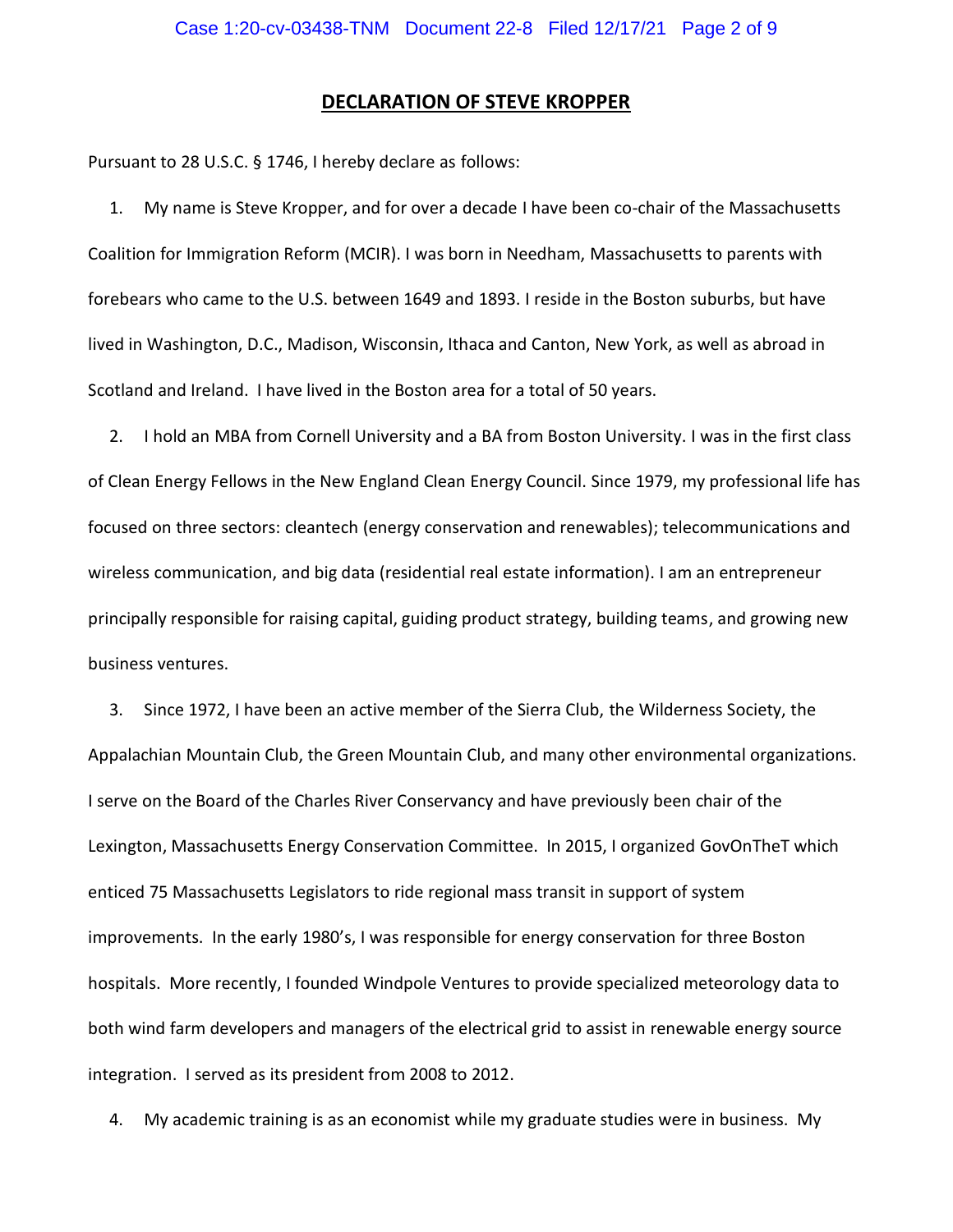#### Case 1:20-cv-03438-TNM Document 22-8 Filed 12/17/21 Page 3 of 9

politics are progressive, supporting liberal causes and Democrat candidates since 1976. I recognize that the economic purpose of immigration is to depress wages. As a Democrat concerned with social justice and environmental justice, that is bad policy. On the first day of the Biden Administration, the President signed Executive Order 13990, which stated "Our Nation has an abiding commitment to empower our workers and communities…" and that it would be "the policy of my Administration to listen to the science; to improve public health and protect our environment; to ensure access to clean air and water…" to ensure environmental damage does not disproportionately harm communities of color and low income communities."<sup>1</sup>

5. Yet when it comes to immigration, which disproportionately harms communities of color and low income communities, the Administration is tuned to the welfare of exotic peoples from abroad above our own low-income citizens. The sound science that guides the Administration's other environmental policy goals is nowhere to be seen in immigration policy. When the American Dream of affordable housing, access to health care, a good job and education are available to *all* Americans, then we can return to our national experiment with immigration. We should not think that the country needs anything but a refreshing and modest trickle of immigration. Ending immigration is the easiest, least painful way to reduce America's footprint on the fragile global environment. Closing the gates would give our air, water and land a chance to breathe. Later if we want to change our mind about immigration, we could choose to leave our children a more crowded, polluted, land simply by reopening the welcome gates. For decades, the immigration policies of the U.S. Government have swelled population growth and directly created a serious environmental crisis. This environmental crisis only grows as the Administration lifts diverts its attention from the policies that could control

<sup>1</sup> https://www.federalregister.gov/documents/2021/01/25/2021-01765/protecting-public-health-and-the-environment-andrestoring-science-to-tackle-the-climate-crisis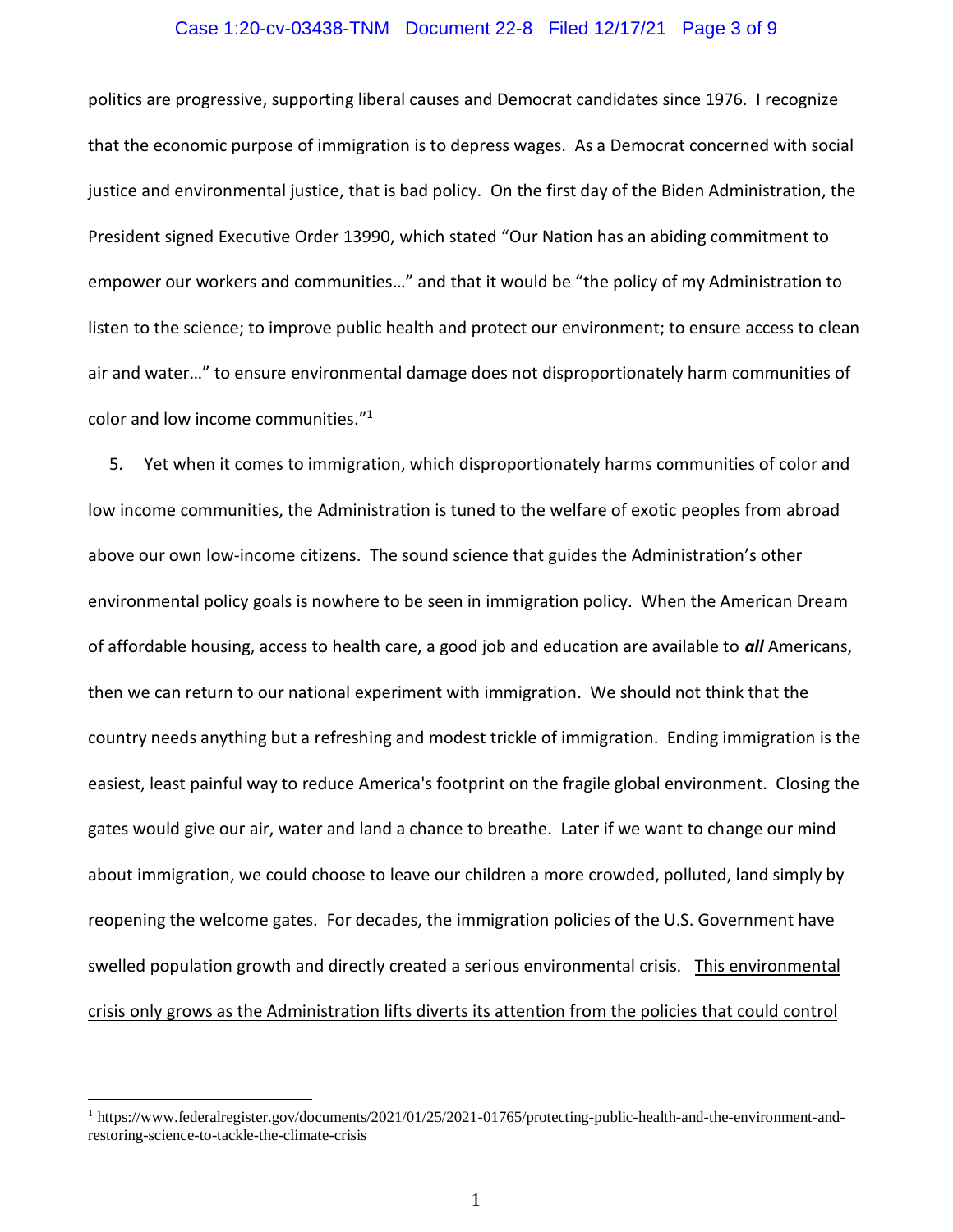### Case 1:20-cv-03438-TNM Document 22-8 Filed 12/17/21 Page 4 of 9

immigration driven population growth. The Department of Homeland Security, the Department of State, and the Department of Justice have all carried out policies which encourage foreign nationals in both legal and illegal immigration.

6. When I was born in 1957, the U.S. Population was 172 million. Now it has more than doubled to over 325 million. For the last six generations, my family has reproduced at below replacement level with an average of two children per family. My grandfather had a saying that each generation has an obligation to leave the world a better place than when they arrived. Immigration is a Faustian bargain that leaves an even more crowded America to our children. Increasing population undermines the quality of life in the U.S. and further means that the America's global environmental burden also grows. In 1972, U.S. native reproduction rates stabilized—America had solved its domestic population problem. However, by opening the floodgates in 1965, immigration began to erode birthrate stabilization. Since immigrants and their children comprise all net population growth, immigration is almost squarely the source of our current population burden. It is far beyond the carrying capacity of America's water, land, and other resources.<sup>2</sup> This is even sadder because immigration's impact on population growth is largely preventable through more prudent immigration policy. Limiting immigration is the easy win in the environmental arsenal.

7. **MASSACHUSETTS** – Between 1985 and 1999, Massachusetts lost 40 acres a day to development. Though appropriations and private efforts attempt to combat this, my fellow taxpayers and private donors should not have to bear this cost. Citizens of the state have long engaged with nature, and it is part of the Bay State DNA. However, increased emissions from a growing population

 $2$  MODERN IMMIGRATION WAVE BRINGS 59 MILLION TO U.S., DRIVING POPULATION GROWTH AND CHANGE THROUGH 2065, Pew Research Center, (2015),

https://www.pewresearch.org/hispanic/2015/09/28/modern-immigration-wave-brings-59-million-to-us-driving-population-growth-and-change-through-2065/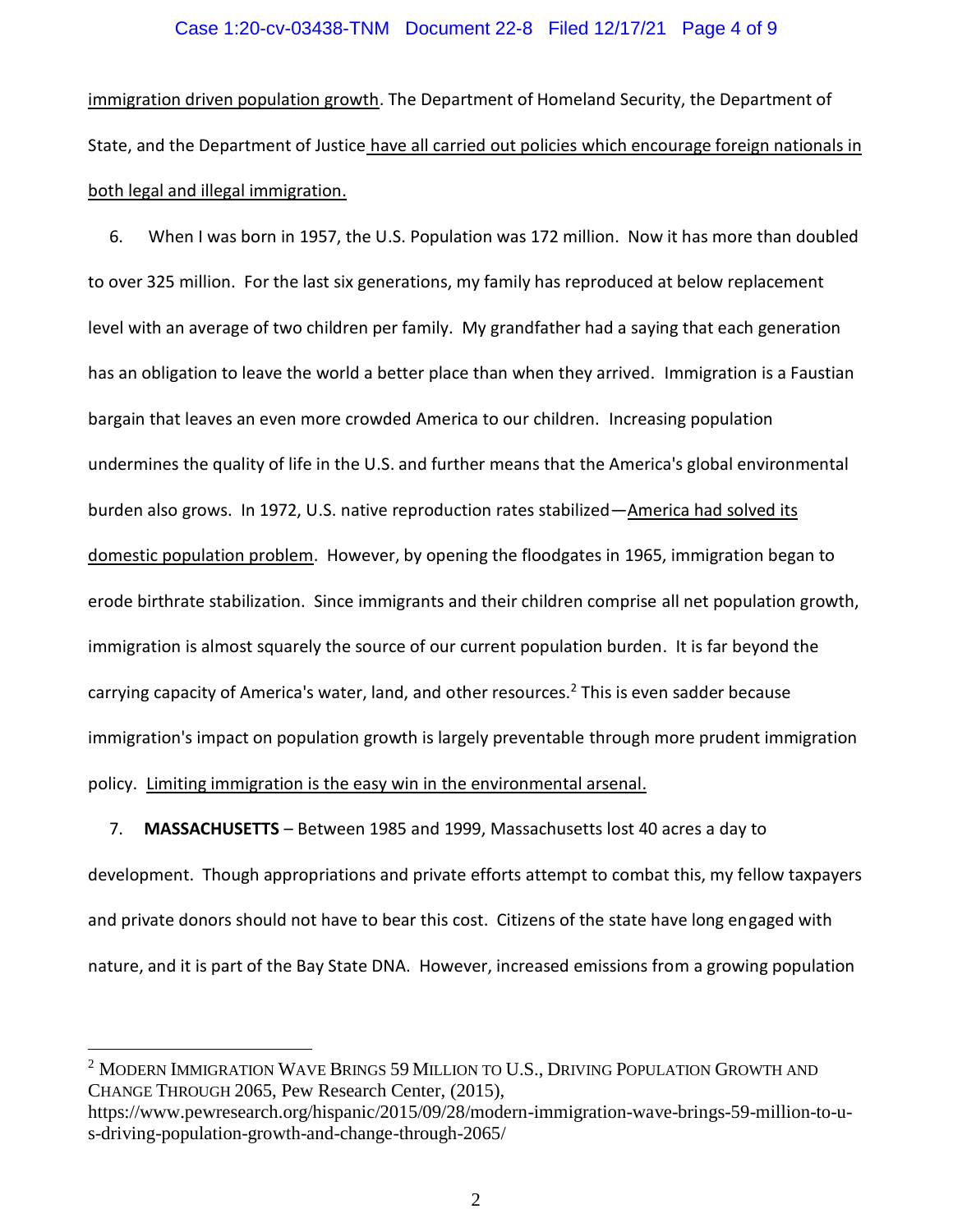#### Case 1:20-cv-03438-TNM Document 22-8 Filed 12/17/21 Page 5 of 9

have caused temperature and climate changes. Temperatures are rising. In my own life, this has made the ski season (a favorite pastime of mine) in the state much more limited in duration, lesser in quality, and has caused financial strain on local ski resorts. Temperature changes have also affected the regional wineries (wine tasting is also another pastime I enjoy) and interfered with normal crop yields. Perhaps most damming, and cruel for its impact on children, however, is the huge upswing in deer ticks and poison ivy throughout the state. Deer are moving more freely in the state into regions they used to not frequent; their habitats also are now closer to developed and recreation areas than they were before. Deer bring in deer ticks which carry Lyme disease whose effects once contracted include neurological impairments, facial palsy, chronic joint inflammation, and heart rhythm irregularities.<sup>3</sup> Compounding this is the increase in poison ivy. It used to not be too much of a concern when trying to enjoy open spaces, but because of temperature changes, the plant has not only spread to new areas, but increased dramatically in density—there are many greater square miles now of poison ivy. The poison ivy itself is now more harmful.<sup>4</sup> The effects of this all? I see the direct impact all the time—I and my family are more hesitant to use the outdoors. Areas that were once great for hiking, picnicking, or walking are much more hazardous. This is profoundly sad.

8. The host of actions on immigration that the Administration has taken will make all of these effects much worse. The Administration has trumpeted more open borders and dampened immigration enforcement, and, as easily predicted, floods of foreign nationals have poured in. The continuance of these actions will result in a greater and greater effect on me, both at home in Lexington, and in the places within the U.S. that I travel and cherish.

<sup>&</sup>lt;sup>3</sup> LYME DISEASE, Mayo Clinic, (Jul. 2019), https://www.mayoclinic.org/diseases-conditions/lymedisease/symptoms-causes/syc-20374651

<sup>&</sup>lt;sup>4</sup> WHAT CLIMATE CHANGE FEELS LIKE: A MORE TOXIC POISON IVY, THE NEW YORK TIMES, (Dec. 2015), https://www.nytimes.com/interactive/projects/cp/climate/2015-paris-climate-talks/what-climatechange-looks-like-poison-ivy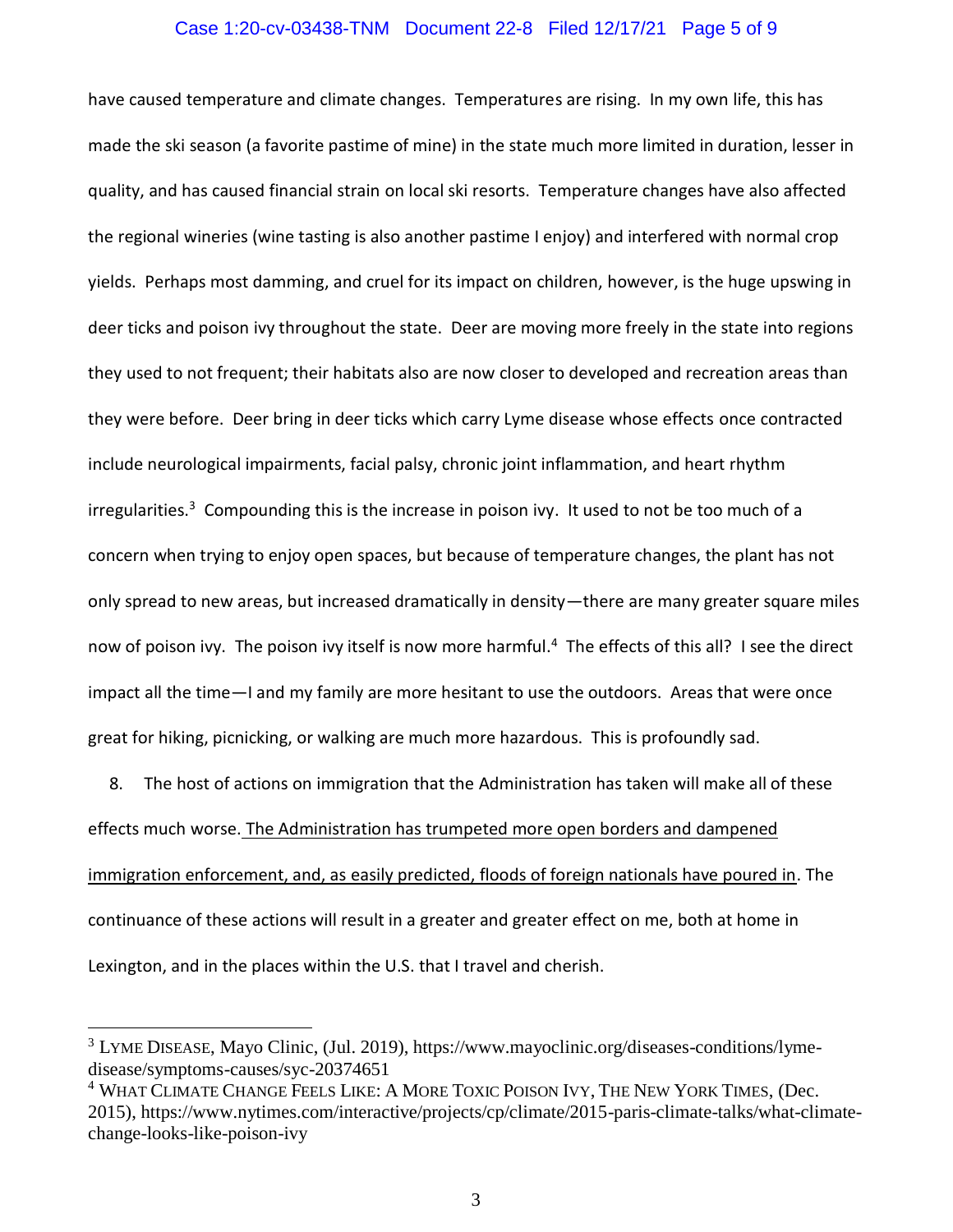#### Case 1:20-cv-03438-TNM Document 22-8 Filed 12/17/21 Page 6 of 9

9. **LEXINGTON & LINCOLN** – In my communities, there has been a devastating impact on open space and quality of life because of population growth (Lexington's population is 17% foreign born, higher than the national average). I enjoyed living in an environment with a collage of people of various socioeconomic strata; however, there is no economic diversity left in Lexington—housing has become too unaffordable for many, a result of population growth. I was an elected town meeting member that was involved in development decision making. I know firsthand the planning and economic implications of population growth. A great example, which affects me personally as a businessman, is the ballooned commute time between Lexington and downtown Boston. Time is money! In my youth it would have taken around eighteen minutes to get from Lexington to downtown Boston, now it normally takes an hour. A three-time increase in commute time means it is harder to get to Boston for commercial activities. The increased commute time is lost workweek hours and income; and the added inconvenience in attempting to conduct business downtown also has a huge opportunity cost and negative impact on productivity. I am directly losing time and money on a consistent basis.

10. **TYSON's CORNER, VIRGINIA** – In 1986, I parked under a beautiful glade of trees before my first job interview in Tyson's corner after completing my MBA. When I came back for the second interview, that glade of trees was gone, replaced with a building site. This proved to be a true bellwether of the time: in the DC area, and its quality of life, and been impaired by the seemingly unlimited flow of immigrants. As a regular commuter to D.C. and Tyson's corner for business, things have gotten worse. Between breakfast and dinner, I used to be able to schedule four meetings a day in the area; now, with the hellacious traffic, I can only schedule two meetings in that same window. This is a direct loss of income and productivity.

11. **VERMONT** – I have been a longtime hiker of the Vermont's Long Trail, hiking over 272 miles of

4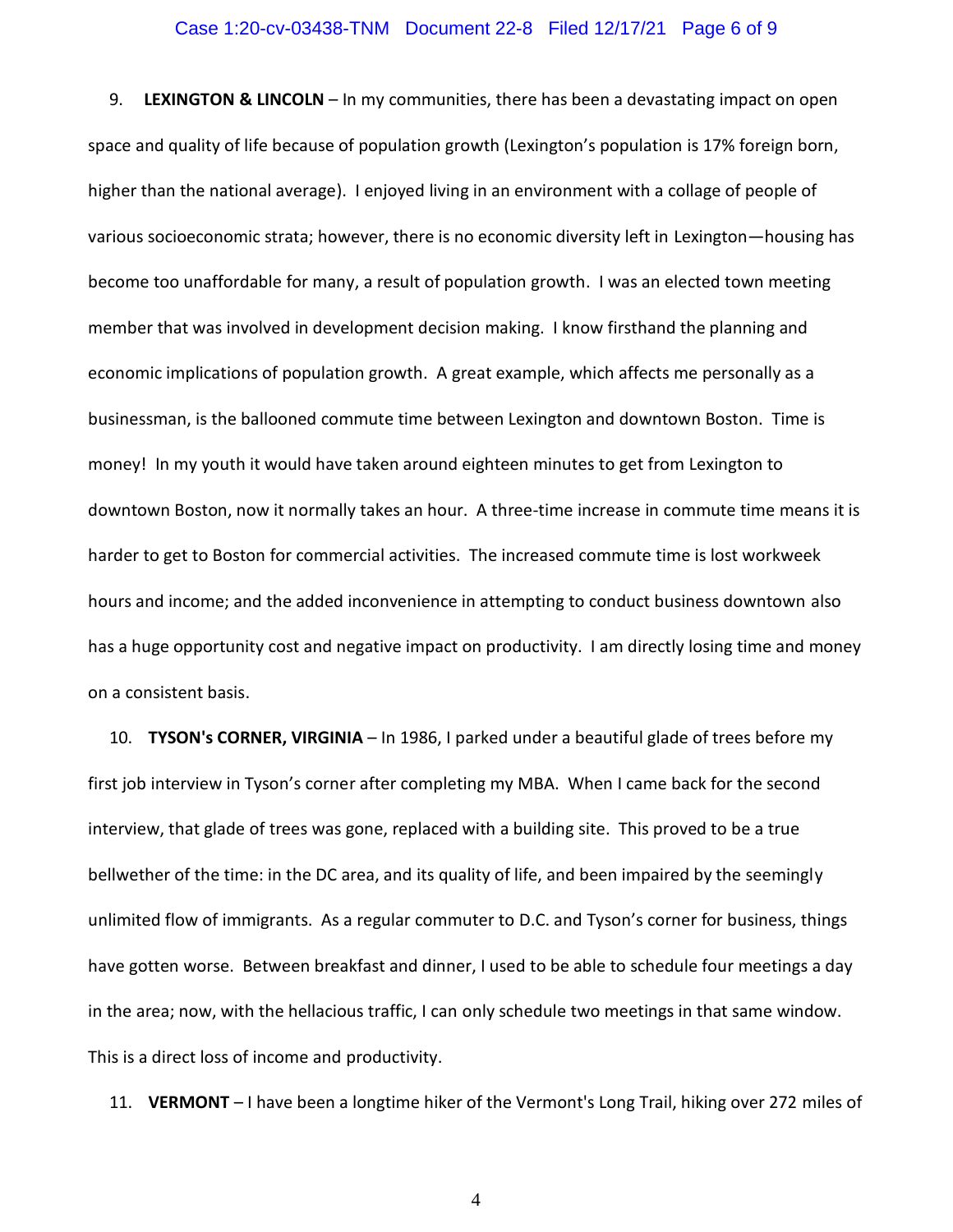#### Case 1:20-cv-03438-TNM Document 22-8 Filed 12/17/21 Page 7 of 9

it over the years. During my youth, I used to enjoy the ample biodiversity, specifically three species that I would see from a distance: the Timber Rattlesnake, Bald Eagle, and the Eastern Mountain Lion. Now, in my adult life, these species have *never* appeared during my months of solo and group hiking. One species gone might be a natural course, two might be a coincidence, but three is certainly symptomatic of a much greater problem. Population growth—via development or increased traffic in open spaces—has harmed the habitats of these species and my enjoyment of them. Further, there are many areas where I used to hike in Vermont that are no longer accessible because of development. It is sad that I cannot provide my children the same enjoyment of recreation species and biodiversity that I had in my youth.

12. **BIG BEND** – I have visited Big Bend National Park, located near the U.S.-Mexico border in Texas, nine times since 1980. Big Bend is deeply special to me. I have rafted, walked, cycled, and hiked the park. Big Bend is a rich yet fragile ecosystem: each sub-region has species that are uniquely adapted to the terrain, animal life, and rainfall patterns. For example, Guadalupe fescue is a shortlives grass, a perennial, which grows only at high altitude in the Chisos. On my nine visits to Big Bend, rangers have endeavored to point out signature regional mammals (such as Black Bears in the Chisos Mountains or the Mexican long-nosed bat); unfortunately, many are now considered threatened species, and I have not been able to see a single one despite my many visits over the years. The crossings by illegal immigrant labor, and an increased population, in ranching areas north of the park threaten the biodiversity of the park, as habitat is destroyed for ranching, housing and natural habitats are fragmented. This is in addition to the waste, trash, and byproducts of ranching which often find their way into the park via waterways or wind. Further, illegal immigration crosses the park directly tramples and disrupts pristine nature.

13. It also makes it dangerous as a hiker to be in these areas for fear of cartel human

5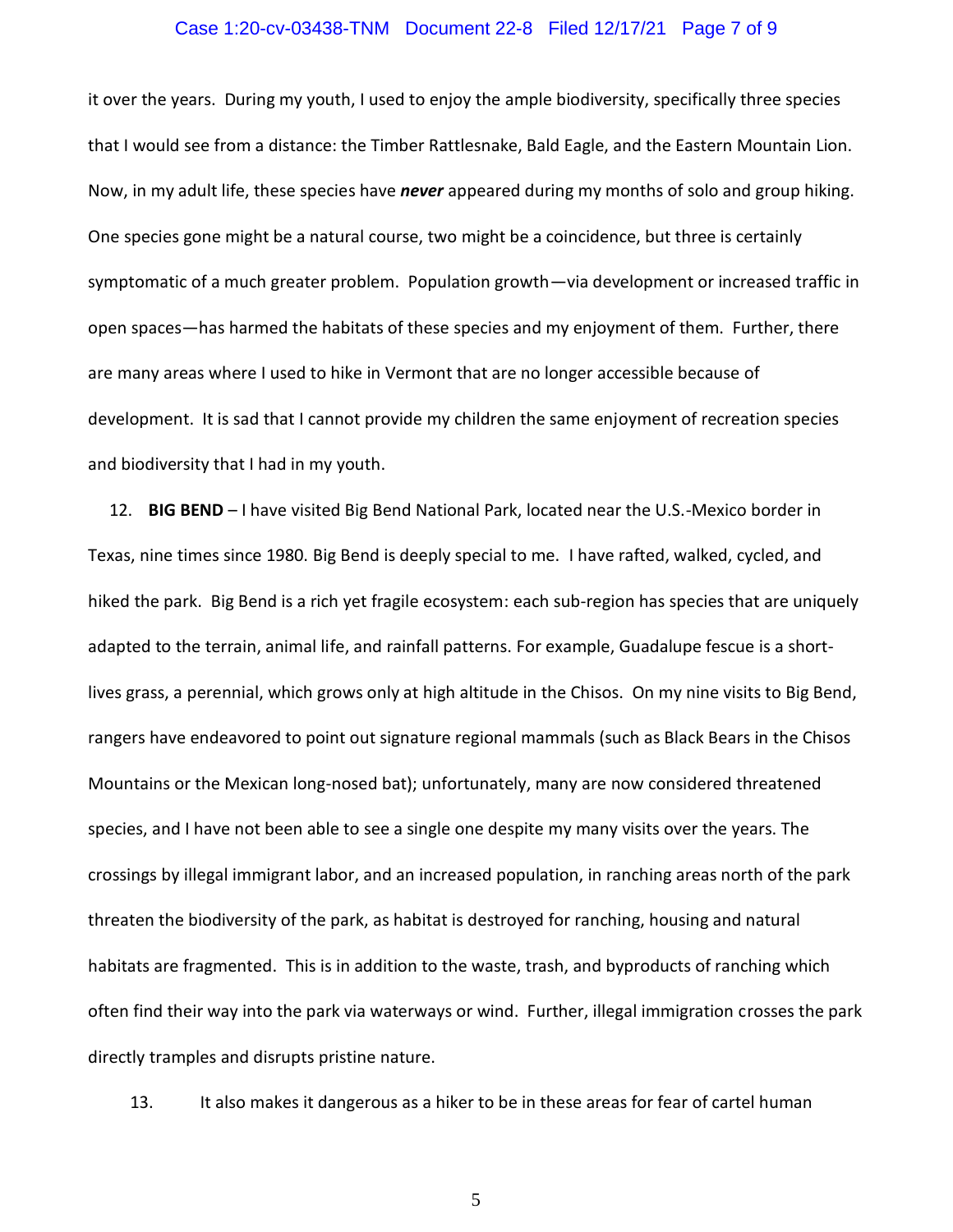#### Case 1:20-cv-03438-TNM Document 22-8 Filed 12/17/21 Page 8 of 9

smuggling. What is left is discarded trash and refuse left by the illegal crossers. This environment is supposed to be a nature preserve, not a migration highway! It has been disturbing to see the time lapse in consistent decay of the park as I return each time. This is a Federal responsibility through and through. The recent Biden Administration actions to encourage illegal border crossing have had a devastating effect on the area that surrounds Big Bend National Park and the Park itself in particular.<sup>5</sup> These days, according to reports from the Center for Immigration Studies, the Big Bend Sector in Texas has never been busier. La Linea cartel controls the area, where "foot guides" lead groups of border crossers on eight to 12 day treks with the goal of getting them to U.S. Interstate 10. *Id*. They use the cartel's services because of "*la invitacion*," (the invitation), the promises the Administration made to foreign nationals that if they crossed the border illegally, they should not fear deportation—promises that demoralized immigration agencies have kept, with all administrative actions which continue to encourage the flow. *Id*. Large groups of 50-100 foreign nationals each are now constantly flowing through the Big Bend Sector. Vehicles blast in from the Mexican side. *Id*. These illegal border crossers certainly are not going to be paying attention to preserving the wilderness! I would love to go back to Big Bend, but these days, I don't know if it is safe to do so.

14. As population growth has the biggest impact on our environment, then NEPA review should be a filter through which all immigration policy must pass. The mainstream environmental movement is queasy about mixing immigration and environmental policy. But Federal law is clear that all agencies, including the immigration agencies like the Department of Homeland Security and the Department of State and the Department of Justice, must analyze the environmental effects of

<sup>5</sup> *See* Todd Bensman, "The Border Crisis Comes to a Once Quiet Part of Texas," April 27, 2021, at https://cis.org/Bensman/Border-Crisis-Comes-OnceQuiet-part-West-Texas